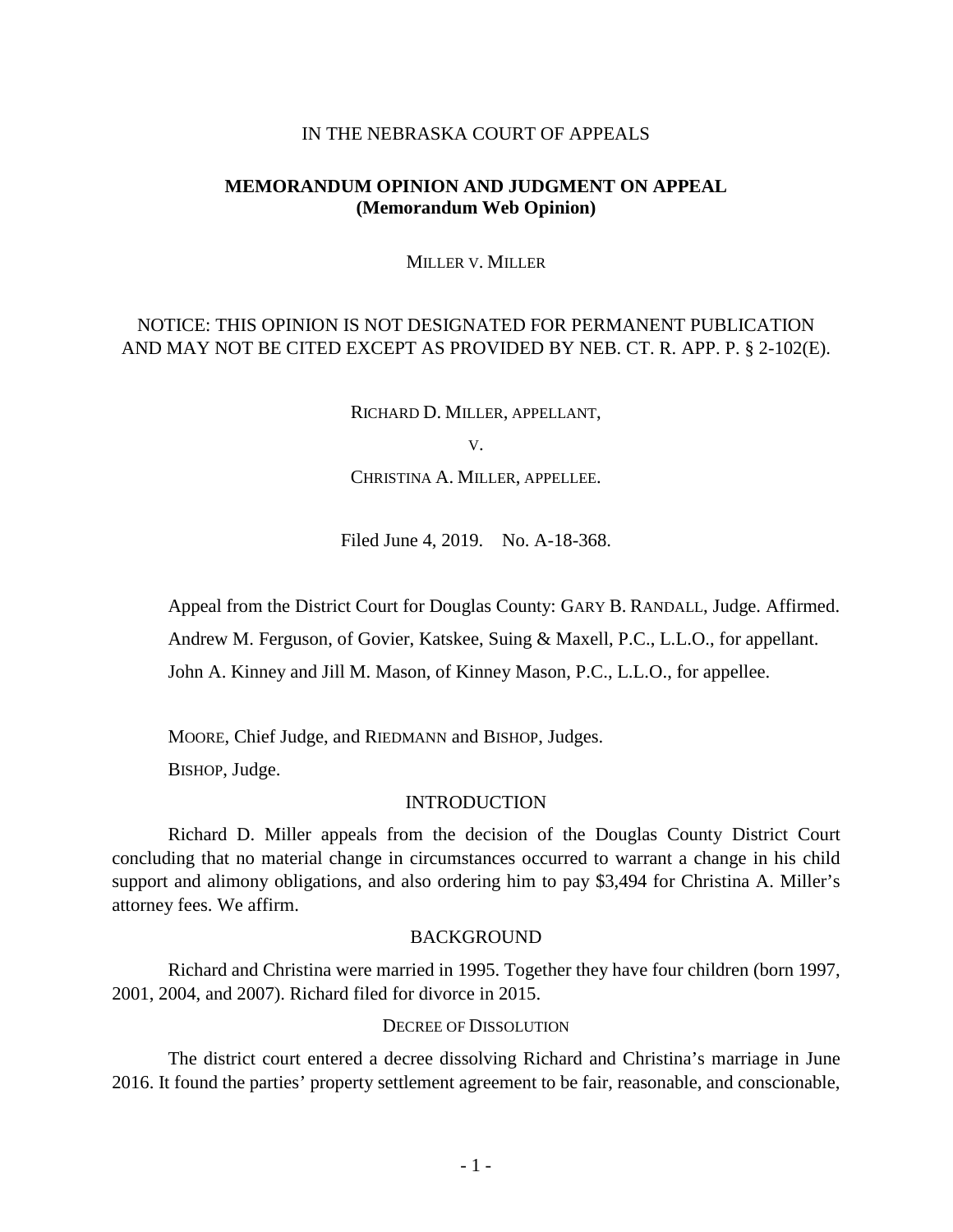and approved and incorporated the agreement into the decree. The parties agreed that Richard would pay alimony to Christina in the amount of \$400 per month for 60 months beginning July 1. Richard and Christina were awarded joint legal custody of their minor children; Christina received physical custody and the parties agreed upon how to allocate parenting time.

Two child support calculation worksheets were attached to the decree. One worksheet showed Richard's total monthly gross income was \$8,333 and Christina's total monthly gross income was \$2,000; Richard's share of monthly support for four children was \$1,882. The other worksheet showed Richard's total monthly gross income was \$17,567 and Christina's total monthly gross income was \$1,400; Richard's share of monthly support for four children was \$3,124. The decree, which reflects the parties' agreement, ordered Richard to pay child support of \$2,400 per month, beginning July 1, 2016, for the parties' four minor children (reducing to \$2,200) for three children, \$1,800 for two children, and \$1,300 for one child). Despite the child support amount ordered not matching the figures contained on either of the attached worksheets, there was no explanation in the decree as to how the ordered child support amount was determined or why the amount deviated from the attached worksheets.

## POSTDECREE PROCEEDINGS

Slightly over a year after the decree was entered in June 2016, Richard filed a "Complaint for Modification of Decree" on July 12, 2017. He claimed his income decreased to the extent that the application of the Nebraska Child Support Guidelines would result in "a more than 10% decrease" in his monthly child support obligation and would result in a substantial and material change to his percent obligations for uninsured and unreimbursed medical expenses incurred for the minor children. He was "able to pay child support in an amount set by the Nebraska Child Support Guidelines, without deviation, commencing July 1." Richard alleged that he no longer had access to employer-provided medical care, causing him to "incur significant additional expense" and warranting a credit for child support. He alleged that his income decreased to the extent that alimony awarded to Christina was inequitable and unreasonable. Richard requested that the district court: (1) modify his child support obligation according to the Nebraska Child Support Guidelines; (2) order his child support guideline percentage of all uninsured and unreimbursed medical expenses incurred for the parties' minor children; (3) terminate his alimony obligation; and (4) grant him an award of attorney fees plus costs for the action.

Christina filed an "Answer and Counterclaim to Modify Decree," denying the material allegations of Richard's complaint. Christina's counterclaim alleged that the parties' earnings had changed, and resulted in an "upward variation" by 10 percent or more (but not less than \$25), which had lasted at least 3 months and could reasonably be expected to last for 6 more months. She claimed an increase to Richard's child support obligation and his percentage of childcare and uninsured health care expense obligations was warranted and was in the best interests of the minor children. She requested the district court (1) modify child support pursuant to the Nebraska Child Support Guidelines, (2) adjust the above-stated expenses, and (3) award attorney's fees incurred in the action.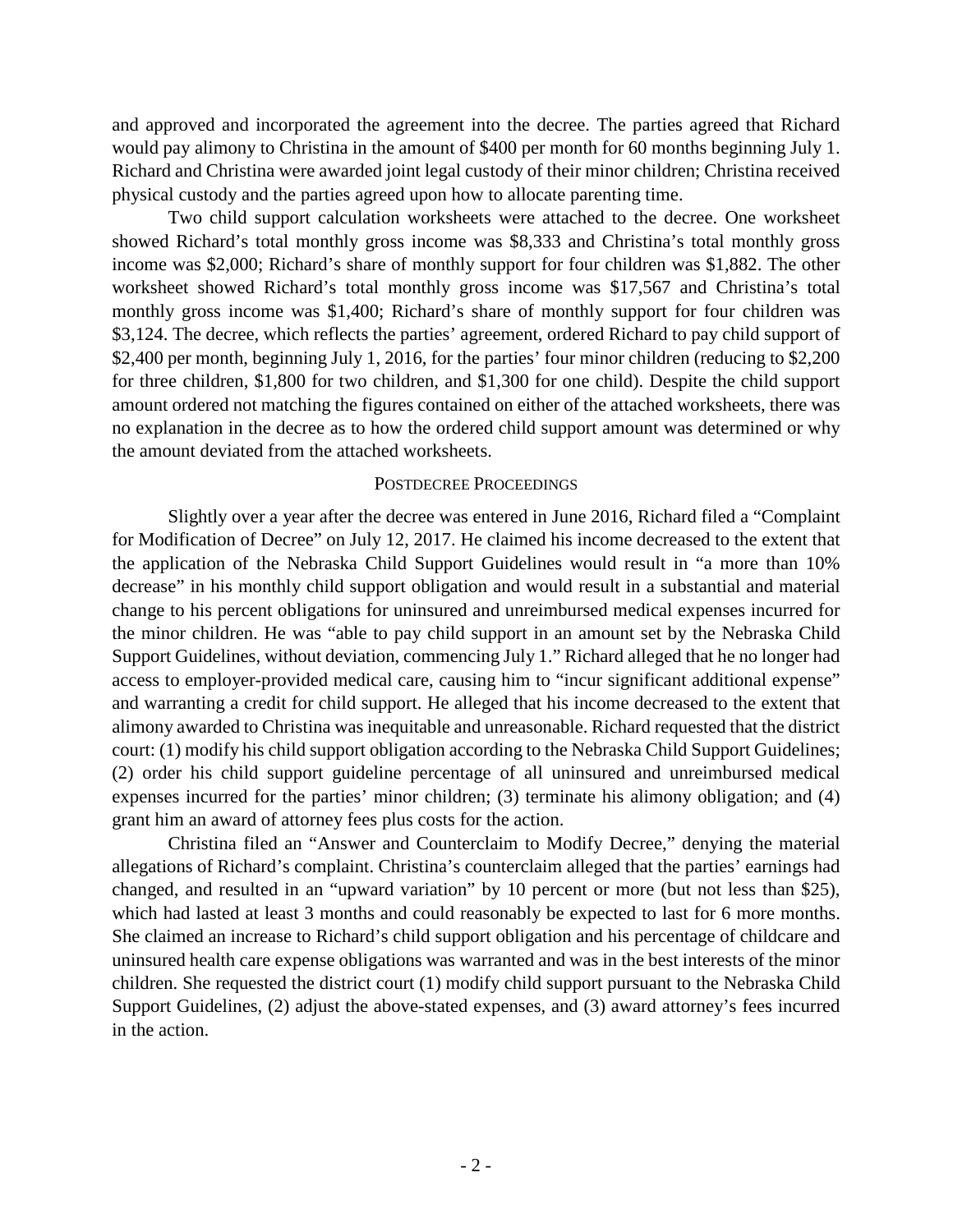Richard testified that his current financial obligation was \$2,200 per month for three children, after the oldest child "dropped off in October." He acknowledged his monthly \$400 alimony obligation, estimating that he was behind in that by "at least a few months." He recalled that at the time the decree was entered, the numbers used for his income for child support calculations were somewhere between \$8,000 and \$12,000 a month. He denied making that much money at that time and agreed no one, including himself, knew exactly how much money he was making; he had filed an extension on his 2015 tax returns and they were not yet filed at the time the decree was entered. During cross-examination on this topic, Richard said he did not know what his income was but knew at that time from working with a colleague that "it was flowing towards that \$8,000 a month" and he had anticipated that continuing. Richard agreed that he made around \$140,000 in 2014. According to Richard's tax return for 2015 (exhibit 1), his adjusted gross income was \$48,095.

In 2015 and 2016, Richard was self-employed but working for "Questar Capital" (Questar) in securities sales and for "American Senior Benefits" (American Senior) in insurance sales. He identified exhibit 2 as the 1099's from those companies for 2016. That exhibit reflects income from American Senior (\$64,098.96), Questar Asset Management (\$62,018.41) (Richard described this as "residual" and "recurring revenue" that "left with" a colleague's departure from the company in January 2017), and Questar (\$31,902.01); total income of \$158,019.38 in 2016. Richard agreed that his "[g]ross" earnings that year were almost \$150,000 and that he did "a lot better" that year. He explained that a colleague in his office was referring him clientele because the colleague "didn't have the licenses to handle what they needed at the time" and was trying to help Richard. Near year's end, the colleague "decided to go to a different firm." Richard "also attempted to go there, but was declined to go with him." Richard claimed "most of this 2016 income left when [his colleague] left" because the colleague took his client base with him when he left Questar.

Richard continued working for the same two companies in January 2017, but was unable to generate the same type of income as he had the prior year because "the referral base stopped and the recurring revenue stopped," and in July he was informed that Questar was terminating his contract. Richard testified that Questar "randomly pull[s] credit reports on financial advisors," and Questar pulled his credit report (in 2017) and "didn't like what they saw." He received a letter from Questar in June, notifying him that Questar was terminating his association "for no cause" effective July 14 and that the same applied to Richard's association with "Questar Asset Management." Richard said he resigned July 13. A July 20 letter informed Richard that his "FINRA registration and Registered Representative Agreement with [Questar were] terminated" July 13. For securities sales work, Richard had to have securities licenses ("licenses" and "license" were used interchangeably during testimony; for consistency, we will use the plural form of the word). According to Richard, the regulating organization for financial advisors is "FINRA" and "you have to then take your license[s] and be affiliated with a firm." Richard had "Series 6" licenses for about 18 to 20 years and "Series 7" licenses for about 5 to 6 years. Although his Questar association ended, Richard still had his securities licenses but they were inactive since he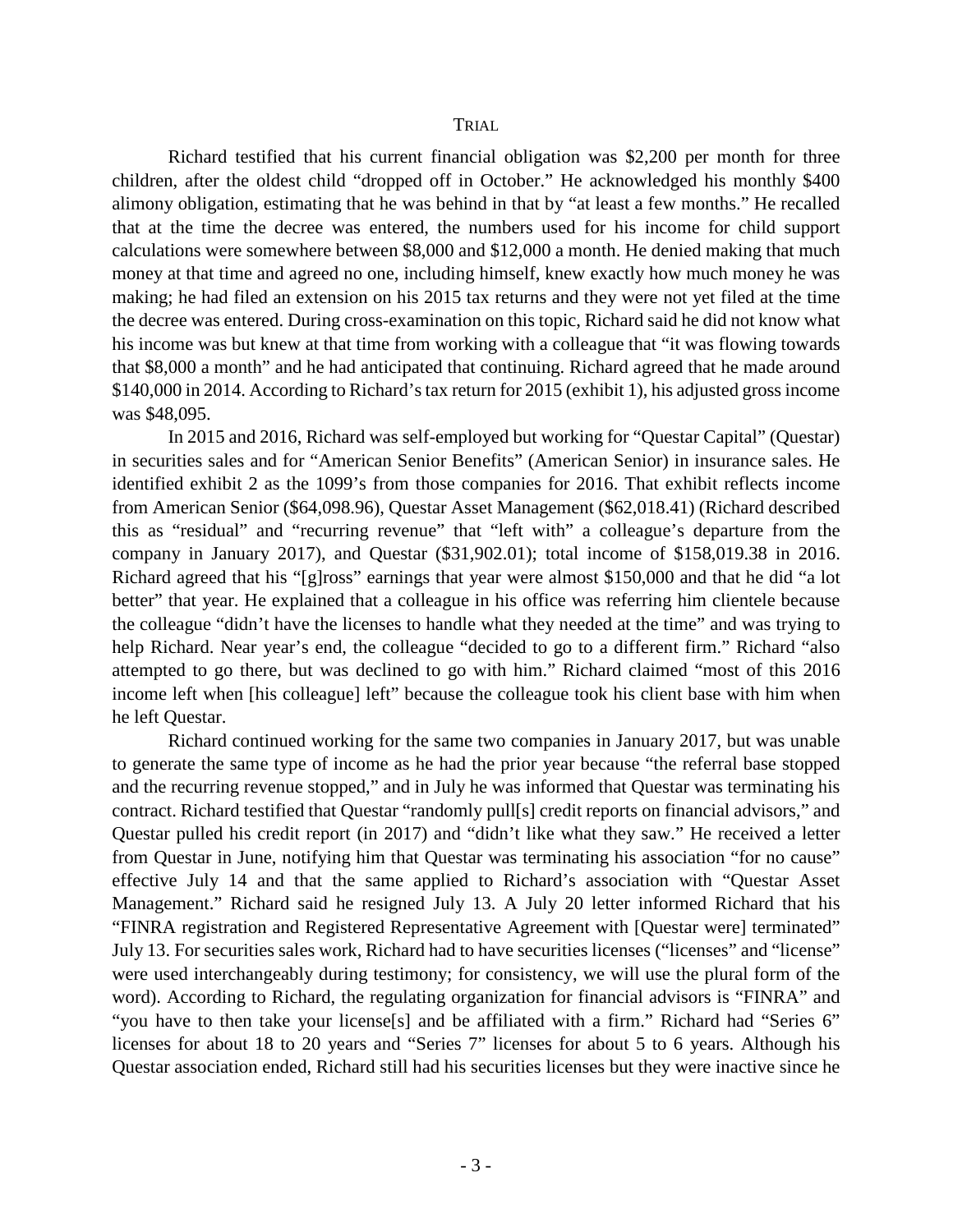could not use them unless he was associated with a broker-dealer, like Questar. According to Richard, "You can't just work out of your basement or hang a shingle up."

Richard explained that his business had two parts, "insurance and investments . . . security sales, investment-type of products," and the majority of his income had been from Questar rather than American Senior because of his securities licenses. Exhibit 3 contains Richard's monthly bank records from January 14 to October 13, 2017, along with a cover "Deposit Summary" sheet. Although Richard had a credit union for servicing a loan, he claimed he had only this one bank account. The deposit summary sheet shows that of \$62,763.81 in total deposits to this bank account for the 9-month period covered, deposits from "Income" totaled \$39,323.81. Richard claimed the rest of the deposits came from family (mostly his parents) and some friends. The summary also shows that deposits from income excluding Questar totaled \$28,465.10, meaning that Questar income only accounted for \$10,858.71 of the total deposits, while American Senior or other "Income" totaled \$28,465.10 (our review of the exhibit shows \$28,263.76 in deposits from American Senior, and \$201.34 in deposits from "Raiser LLC" from July 24 through October 11). Exhibit 4 (Richard's American Senior commission statement) reflects commission earnings of \$29,674.95 as of September 28; Richard acknowledged that number did not exactly match what he claimed for the year as income from American Senior.

When Richard received the letter from Questar terminating his association with the company, he "probably applied for 15 jobs in the last several months" before trial. He applied for seven or eight securities-related jobs but "as soon as they saw [his] credit reports, it was pretty much over with." At the time of trial, no firm would accept him with his credit history and his chances of finding a broker-dealer were "pretty much zero until [his] situation improves."

Richard indicated that only an insurance license was required to do insurance work. However, at the time of trial, Richard was no longer working with American Senior. He testified that he was currently working for a new software company, and was also "soliciting insurance on a very part-time basis" for Bankers Life. He had "tried to apply for [his] securities license[s]" at Bankers Life; exhibit 6 includes an October 4, 2017, email from Bankers Life stating that "Bankers Life Securities" decided not to approve Richard's request for registration after a review of his application and background verification reports.

Richard testified the Bankers Life "thing wasn't working out," so he met with the software company and "came to an agreement about a week and a half, two weeks ago" (before trial) and was "in the process of starting there full time." He believed his income from the job would be "commission driven" but with a "draw of \$5,000 a month to start with." There would be no benefits. Richard hoped to sell enough to make more than \$60,000 per year. A written contract was "being prepared" because it was "so new."

The "CEO" of a software company that owns the new software company that just hired Richard, testified that he was "life-long friends with both" Richard and Christina. The parent company had been in operation since 2014, but the new "start-up" had just begun within the "last two months or so." The start-up company "is a behavior-based risk management company" created for the financial industry; its target audience initially would be financial professionals and firms. He had "brought on" Richard within "the last week or so" to help with sales. The CEO indicated a contract was not finalized. Richard would be "an independent-contracted employee" with "a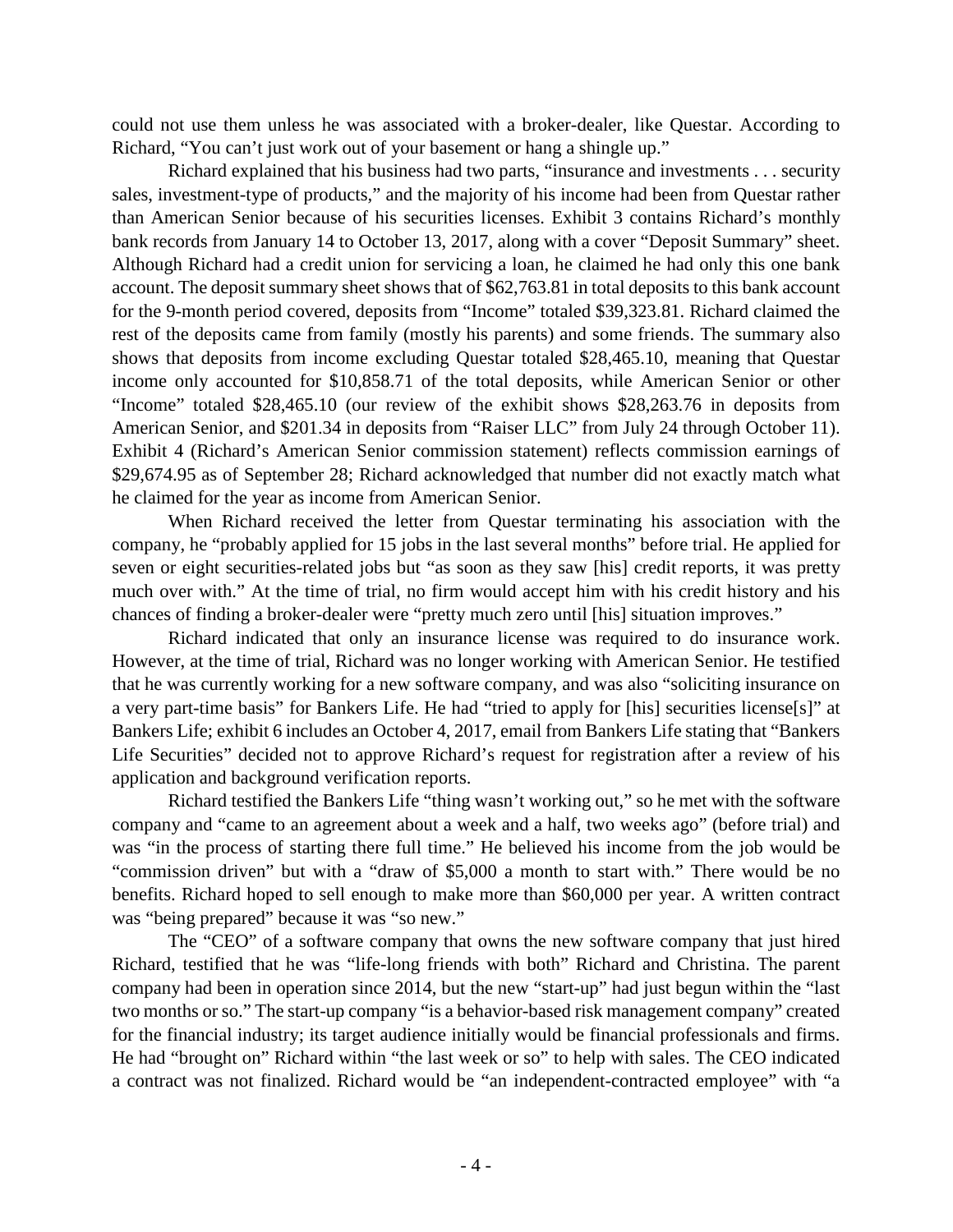commission-based draw starting [at] \$5,000 per month"; the CEO envisioned the company might hire Richard as an employee in the future. Payment details, including Richard's commission, were not finalized. Richard was not receiving any other benefits.

Christina testified that while married, Richard sold financial and life insurance products, would occasionally network to find his own clients, and did not rely on just one person to refer business to him. Christina was employed as a sonographer and made around "[\$]23 and some change, 46, maybe" an hour and worked about 30 hours "max" per week. On whether she thought there were any opportunities to make more than the \$23 an hour she currently made, Christina answered, "[w]ith my education as a sonographer, that pay scale is about there. Maybe [\$]28 an hour, possibly." Exhibit 15 contains Christina's paystub from September 29, 2017, along with a cover sheet breaking down her year-to-date earnings and deductions over a 9-month period. According to her summary, her average net monthly income over that 9-month period was \$1,855.04. Exhibit 16 is Christina's tax return from 2015; her gross income for that year was \$5,096, but as noted earlier, a gross monthly income of \$2,000 was attributed to her in one child support worksheet attached to the 2016 decree, and \$1,400 per month in the other worksheet.

## ORDER OF MODIFICATION, MOTION FOR NEW TRIAL, AND APPEAL

The district court entered an "Order of Modification" on January 31, 2018. The court stated that it was "[w]orth noting" that at the time of the original decree, Richard agreed to earning \$8,333 per month even though his 2015 tax return only showed annual income of \$48,118. The court said that Richard claimed to have made \$150,000 in 2016 "although he did not present records proving the same." (We note, however, that exhibit 2 contains 1099's showing total earnings of \$158,019.38 in 2016.) The district court found that Richard's bank deposits totaled \$62,763 for the first 9 months of 2017. It said Richard testified that he was taking a job with a "'draw'" in the amount of \$5,000. The district court noted that, for the years leading up to the stipulated decree, Richard's income "seemed to vary significantly" and that his income "continues to be the subject of significant uncertainty and variance." It found "no substantial and material change in circumstances justifying a change to child support and alimony, because [Richard] has not proved that his current income is less now than it was at the time he agreed to the \$8,333 figure for his income."

Alternatively, the district court concluded that even if Richard proved his income had decreased since the time of the decree, a decrease did not justify a change to child support or alimony because Richard "admitted at trial that his own mismanagement of his finances caused him to lose his licensure for selling securities." (We note that Richard did not lose his securities licensure; rather, he was unable to find a brokerage house willing to associate with him and thus his licenses were "inactive.") The court pointed out that Richard agreed to the alimony award under the original decree and the evidence did not suggest that a change to that award was warranted. The district court ordered no change to child support or alimony, and ordered Richard to pay \$3,494 in attorney fees for Christina's benefit.

Richard filed a "Motion and Notice," seeking a new trial or to alter or amend the January 31, 2018, order; the motion was denied by the district court on March 7. Richard appeals.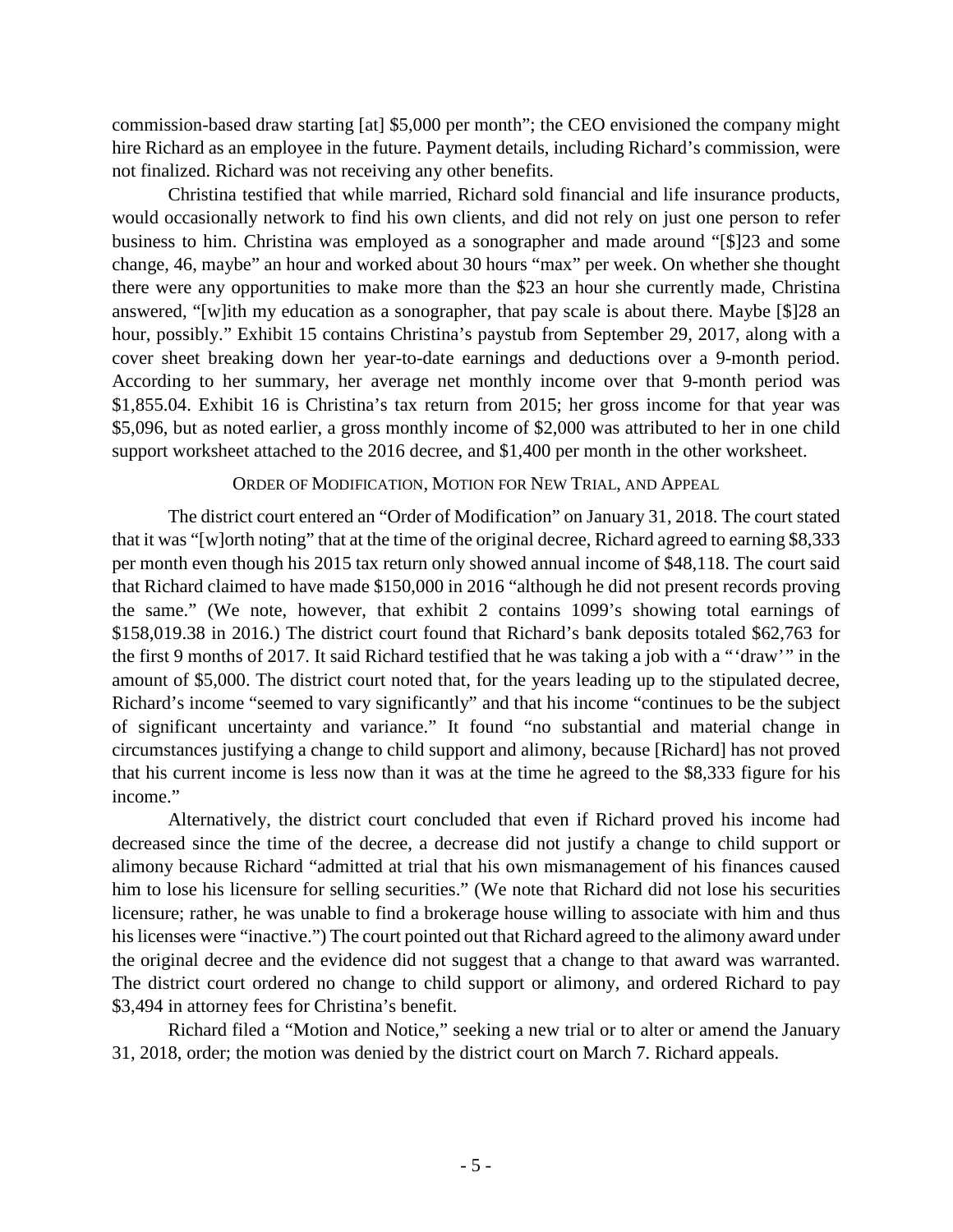#### ASSIGNMENTS OF ERROR

Richard claims, consolidated and restated, that the district court erred by (1) finding no material change in circumstances justifying a change to child support and not reducing that obligation in accordance with the Nebraska Child Support Guidelines, (2) finding no good cause justifying a change in alimony, and (3) ordering him to pay Christina's attorney fees.

# STANDARD OF REVIEW

Modification of a dissolution decree is a matter entrusted to the discretion of the trial court, whose order is reviewed de novo on the record, and which will be affirmed absent an abuse of discretion by the trial court. *Armknecht v. Armknecht*, 300 Neb. 870, 916 N.W.2d 581 (2018). The same standard applies to the modification of child support. *Id*.

When evidence is in conflict, the appellate court considers and may give weight to the fact that the trial court heard and observed the witnesses and accepted one version of the facts rather than another. See *id*.

In an action for modification of a marital dissolution decree, the award of attorney fees is discretionary with the trial court, is reviewed de novo on the record, and will be affirmed in the absence of an abuse of discretion. *Garza v. Garza*, 288 Neb. 213, 846 N.W.2d 626 (2014).

A judicial abuse of discretion exists if the reasons or rulings of a trial judge are clearly untenable, unfairly depriving a litigant of a substantial right and denying just results in matters submitted for disposition. *Armknecht v. Armknecht, supra*.

# ANALYSIS

#### CHILD SUPPORT

Richard claims the district court erred by not modifying his child support obligation. He argues that his 2016 income does not represent his current earning capacity and that he has been unable to find employment at the same level of income he "saw" that year. Brief for appellant at 12. He asserts that his income decreased "by more than 60% after 2016," in reference to the amount of deposits from income in 2017 and evidence that his income "would remain around \$5,000 [per month] due to his new position." *Id.* He also claims that at the time the divorce decree was entered, the parties did not anticipate that he would need to find employment "with substantially lower income in a field outside of selling securities." *Id*. at 13. Richard contends the district court therefore abused its discretion by finding that no material change in circumstances had occurred since the entry of the decree.

A party seeking to modify a child support order must show a material change in circumstances which (1) occurred subsequent to the entry of the original decree or previous modification and (2) was not contemplated when the decree was entered. *Fetherkile v. Fetherkile*, 299 Neb. 76, 907 N.W.2d 275 (2018). The party seeking the modification has the burden to produce sufficient proof that a material change of circumstances has occurred that warrants a modification and that the best interests of the child are served thereby. *Id*.

Among the factors to be considered in determining whether a material change of circumstances has occurred are changes in the financial position of the parent obligated to pay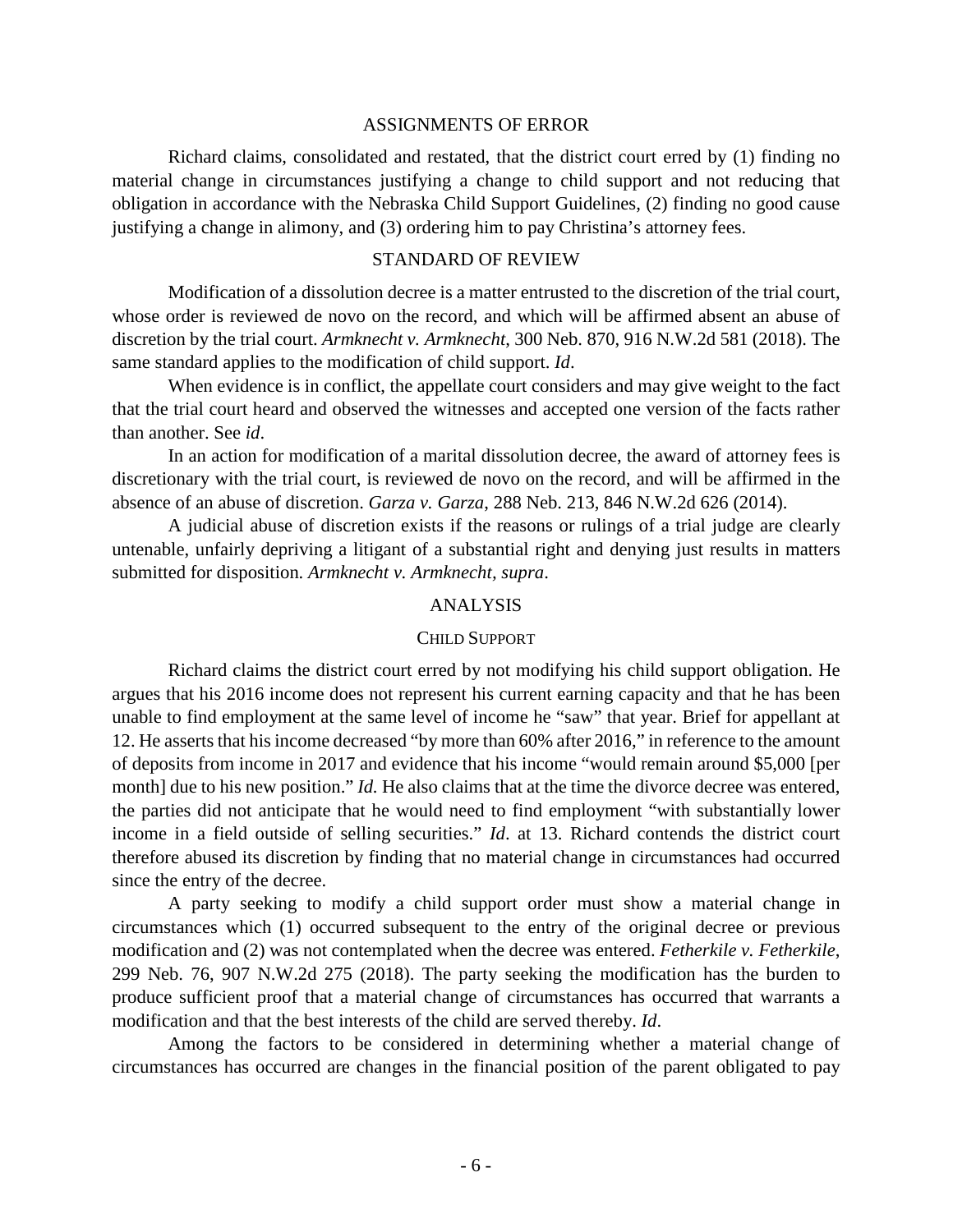support, the needs of the children for whom support is paid, good or bad faith motive of the obligated parent in sustaining a reduction in income, and whether the change is temporary or permanent. *Id.* Further, the Nebraska Child Support Guidelines state that if applicable, earning capacity may be considered in lieu of a parent's actual, present income and may include factors such as work history, education, occupational skills, and job opportunities. See *Fetherkile v. Fetherkile, supra*. But, the paramount concern in child support cases, whether in the original proceeding or subsequent modification, remains the best interests of the child. *Id.*

In determining that no material change in circumstances had occurred in this case, the district court pointed out that Richard agreed at the time of the decree to attribute \$8,333 per month in gross income to himself even though his 2015 tax return showed only an annual income of \$48,118 (this reflects only business income; Richard's total income was \$51,495 when adding "Gambling Winnings" of \$3,377; his adjusted gross income was \$48,095). Notably, the order stated, "For the years leading up to the stipulated Decree, [Richard's] income seemed to vary significantly. [Richard's] income continues to be the subject of significant uncertainty and variance." The court thereafter concluded there was no "substantial and material change in circumstances justifying a change to child support and alimony, because [Richard] has not proved that his income is less now than it was when he agreed to the \$8,333 figure for his income." This statement is true when considering that Richard's business income in 2015 was only \$48,118 when he agreed to attribute to himself a monthly gross income of at least \$8,333 in June 2016; his alleged 2017 "income" to date was \$62,763.81, which is higher than it was when Richard agreed to the child support ordered in the decree. We acknowledge, however, that Richard testified he agreed to the higher amount in the decree because he was forecasting higher earnings in 2016, whereas currently, he is forecasting lesser earnings. Nevertheless, it is evident that the district court was persuaded that Richard's income had varied significantly in the years before the decree, and that same kind of income fluctuation merely continued; hence, no material change in circumstances.

As noted in the legal principles set forth above, one factor to be considered in determining whether a material change in circumstances has occurred is whether there has been a change in Richard's financial position, including whether the change is temporary or permanent. See *Fetherkile v. Fetherkile, supra*. Making that determination is more difficult when an individual's income has fluctuated significantly in past years because of the nature of that individual's work. In such cases, a change in financial position based on higher or lower earnings in a given year can be expected, and income averaging can be used to determine a reasonable monthly income when calculating child support. See Neb. Ct. R. ch. 4, art. 2, worksheet 1, fn.5 (rev. 2015) (in event of substantial fluctuations of annual earnings of either party during immediate past 3 years, income may be averaged). Therefore, the fact that Richard's income was less in 2017 than it was in 2016 does not necessarily constitute a material change in circumstances, since it is possible his income could increase again by the following year. In other words, the current downswing in his income could be temporary, and when averaging his income over 3-year periods, there may be minimal changes to his averaged earnings. But Richard's position at trial and his argument on appeal involves more than his claim of reduced income in 2017; he contends this his inability to associate with a brokerage house where he could sell securities has had a material impact on his ability to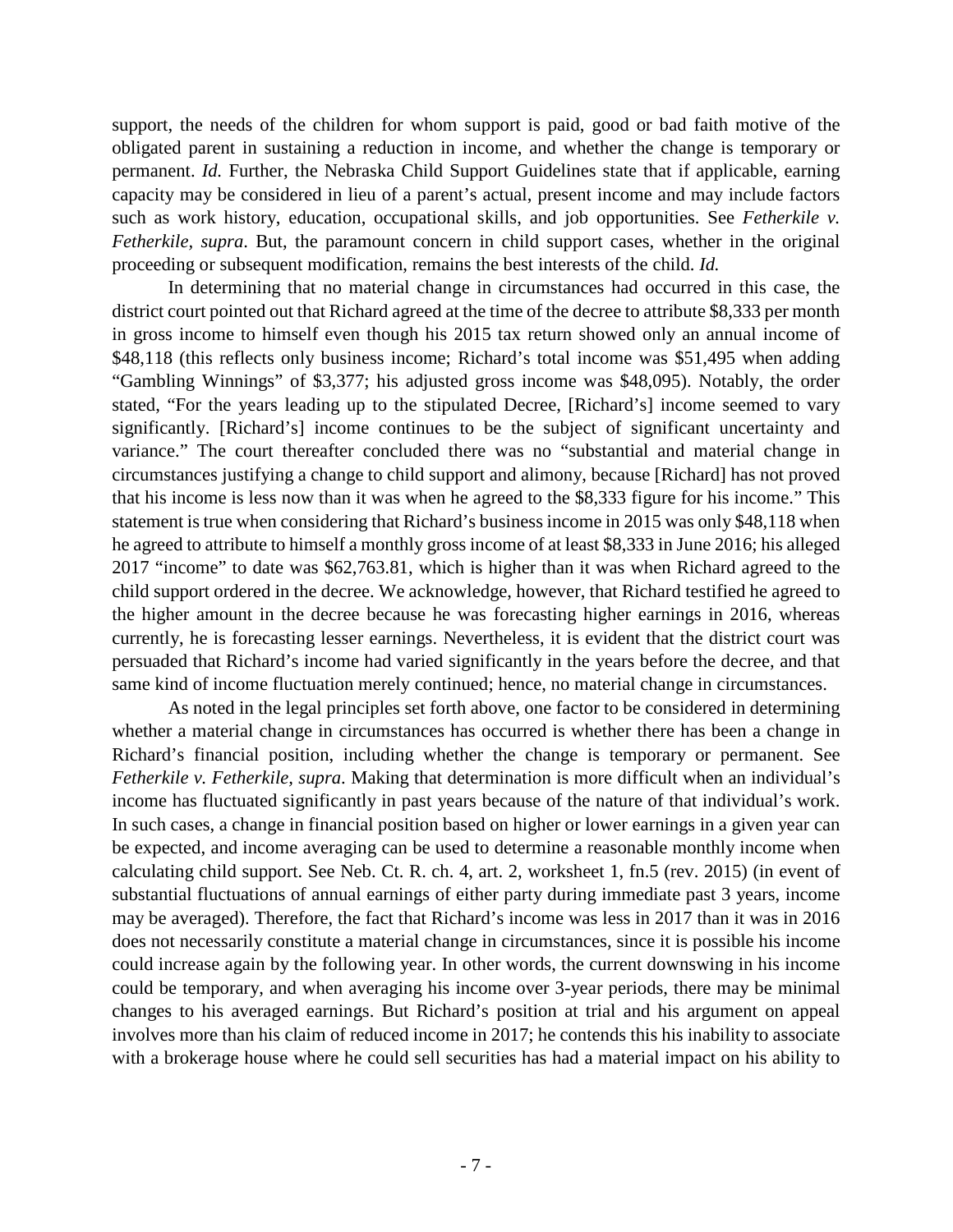earn an income comparable to his former earnings. In other words, his earning capacity has been adversely affected and there is a suggestion that it could be permanent.

The Nebraska Child Support Guidelines provide, "If applicable, earning capacity may be considered in lieu of a parent's actual, present income and may include factors such as work history, education, occupational skills, and job opportunities." Neb. Ct. R. § 4-204 (rev. 2015). "Earning capacity is not limited to wage-earning capacity, but includes moneys available from all sources." *Id.* Additionally, as noted earlier, the guidelines provide that in the event of substantial fluctuations of annual earnings of either party during the immediate past 3 years, the income may be averaged to determine the percent contribution of each parent. See Neb. Ct. R. ch. 4, art. 2, worksheet 1, fn.5 (rev. 2015). In *Gress v. Gress*, 274 Neb. 686, 743 N.W.2d 67 (2007), the Nebraska Supreme Court concluded that a 3-year average tended to be the most common approach in cases where a parent's income fluctuates.

Therefore, to consider whether Richard's earning capacity has been affected, we first consider his average earnings over 3-year periods of time. The record before us only provides income information for Richard from 2014 to the time of the modification trial in October 2017. Richard testified that he earned \$140,000 in 2014. His 2015 tax return shows an adjusted gross income of \$48,095. The 1099's for 2016 total \$158,019, and Richard supplied evidence of his net deposits for 2017, which totaled \$62,763.81 (net) through the middle of October 2017. He had recently begun a job that he claimed would be paying him \$5,000 per month; adding 3 months of earnings at that rate to his net deposits results in about \$77,763.81 total income for 2017. Averaging Richard's income for 2014, 2015, and 2016, equals \$115,371 per year (\$9,614.25 per month). Averaging his income for 2015, 2016, and 2017, equals \$94,626 per year (\$7,885.50 per month). Therefore, based solely on income averaging in the most recent 3 years, Richard has demonstrated a reduction in income which might constitute a material change in circumstances.

However, a change in the financial position of the parent obligated to pay support is not the only consideration when determining whether there has been a material change in circumstances warranting modification; other factors to be considered include: the needs of the children for whom support is paid, good or bad faith motive of the obligated parent in sustaining a reduction in income, and whether the change is temporary or permanent. See *Fetherkile v. Fetherkile, supra*. Further, a party seeking to modify a child support order must show a material change in circumstances which was not contemplated when the decree was entered. See *id*.

Richard claims that at the time the divorce decree was entered, the parties did not anticipate that he would need to find employment "with substantially lower income in a field outside of selling securities." Brief for appellant at 13. Richard spoke of his "ongoing" financial issues: monthly expenses were higher than income, which had dropped dramatically; he sold "the house" for a loss of about \$100,000 and now owed "around \$111,000" as a result of the "short sale" on his home. He also had a "back tax debt to the IRS," which was about \$96,000 at the time of the divorce, but was now over \$100,000. He was working with the IRS on a payment plan. He had "personally" paid "the State debt" of \$20,000 off during divorce proceedings. Christina's counsel questioned Richard about his credit issues: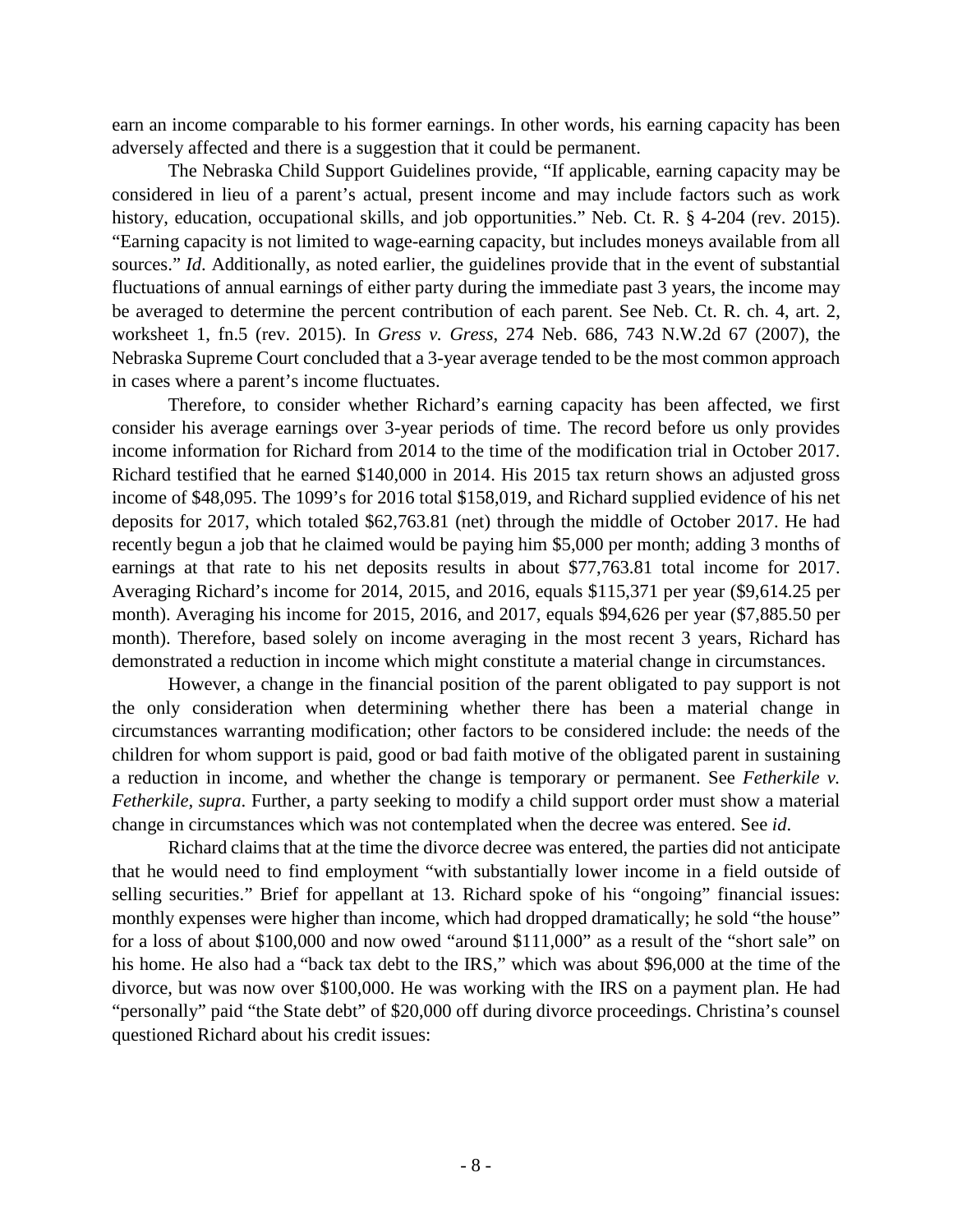Q. So those tax years that resulted in the tax arrearages that have impacted your credit rating, those were years when you took gross income, you put it in your bank account, and you didn't pay quarterly estimated tax payments; correct?

A. Yeah, part of my income back in those . . . "we" took some qualified distributions from IRAs and didn't pay taxes on that, as well.

Q. And wasn't that because you were living a lifestyle beyond your means?

A. That could have been part of it.

. . . .

Q. So wouldn't you agree with me, sir, that the debt issues and your credit crisis that resulted in [Questar] terminating your contract was your own fault?

A. It was part my fault.

Richard suggested that Christina was also responsible and that they owed back taxes related to tax years from when they were married.

It is evident that Richard's credit issues already existed at the time of the divorce. He was aware of the substantial tax arrearages for which he acknowledged at least partial responsibility. He agreed to take the marital home in the stipulated property settlement agreement, which states that it "is anticipated that [Richard] shall sell the house and pay any *deficiency* related to the sale and indemnify [Christina] on same." (Emphasis supplied.) Therefore, at the time of the decree, Richard was already aware of these two significant obligations, along with other debts he agreed to pay. Yet, despite Richard's awareness of his responsibility for these debts, there is nothing in the record to demonstrate that he acted in good faith to aggressively pay down those debts despite his earnings of \$158,019 in 2016, and his continued earnings through Questar and American Senior into 2017.

Although the June 29, 2017, termination letter from Questar to Richard informed him in a nondescript way of an impending termination "for no cause," Richard's own testimony gave a more complete context of the reasons why he lost that job. He described how Questar did not react positively to his credit report in 2017, and he received the termination letter only "about a week later" after Questar's review. He agreed that Questar terminated his contract because of his credit problems. And part of his credit history apparently problematic in Questar's view were the "house and tax -- back taxes" and the "IRS" lien. As discussed above, these were obligations known to Richard at the time of the decree. And despite significant earnings in 2016, Richard did not present evidence of how those earnings were spent; in particular, how he used that financially favorable year to maintain a credit standing he should have known would be necessary for him to keep his securities licenses active.

Instead of producing evidence to support how his substantial 2016 income had been spent, Richard provided only his bank records covering January 14 to October 13, 2017. In reviewing those records, we note the following sampling of expenditures within that timeframe: (1) \$2,940 in charges at restaurants or bars; (2) \$726 in golf charges; and (3) \$15,699 in cash withdrawals. All the while, Richard rarely paid for his child support and alimony obligations. DHHS Payment History Reports (exhibits 10 and 11) reflect that as of October 23, 2017, he owed \$14,229.09 for child support and \$3,220.50 for alimony. Evidently, at least in 2017, Richard chose to spend a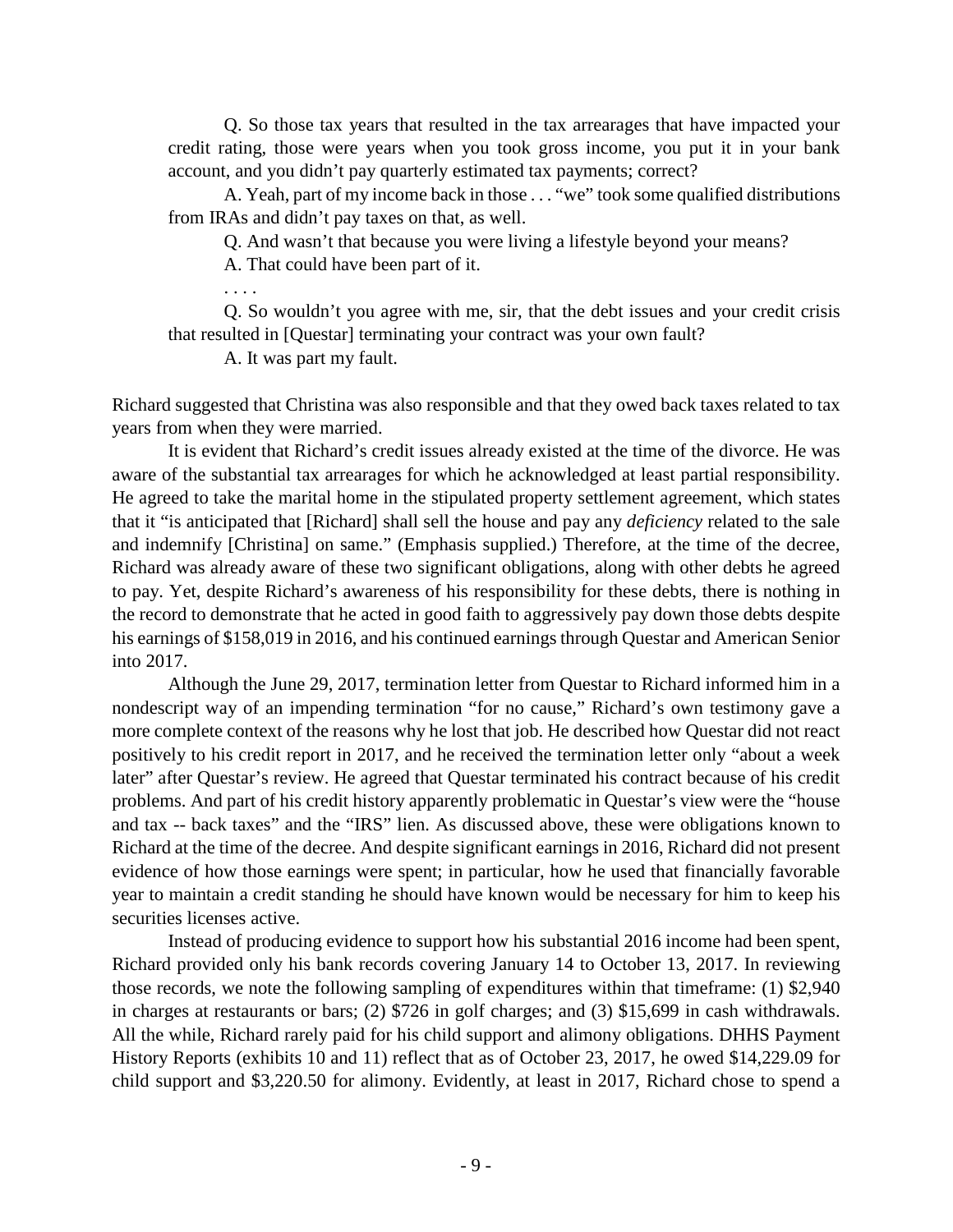great amount of income on other things rather than paying toward debts or court-ordered obligations. The evidence supports the district court's assessment that Richard's own actions, specifically financial mismanagement, were taken in bad faith and led to his negative credit score which resulted in the loss of his job at Questar.

Therefore, regardless of whether a material change in circumstances could be established based on Richard's earning capacity being diminished by his current inability to use his securities licenses, we agree with the district court's alternative determination that even if Richard proved his income had decreased, it did not justify a modification. It is invariably concluded that a reduction in child support is not warranted when an obligor parent's financial position diminishes due to his or her own voluntary wastage or dissipation of his or her talents and assets and a reduction in child support would seriously impair the needs of the children. See *Fetherkile v. Fetherkile*, 299 Neb. 76, 907 N.W.2d 275 (2018).

Voluntary wastage or dissipation of talents and assets could be imparted from evidence of Richard's mismanagement of finances as the true cause of his decrease in income since the entry of the decree. Richard concedes in his appellate brief that Christina still makes the same amount of income she made at the time the decree was entered, and at trial Christina indicated that her parents had to help her accommodate the times when Richard had not provided any support. Richard did not show evidence to refute that a reduction of child support would seriously impair the children's needs. After a de novo review of the record and considering the circumstances of this case, we conclude the district court did not abuse its discretion by declining Richard's request to modify child support.

For the sake of completeness, we note that Richard also argues that if the district court concluded that no material change had occurred and Richard should still be attributed a monthly gross income of \$8,333, then "[t]he decision to impose a \$2,200 per month obligation on [Richard] was an unjustified deviation [from the guidelines] and an abuse of discretion." Brief for appellant at 21. "According to the [guidelines], [Richard's] obligation ought to be set at \$1,607.00." *Id*. And "[t]he court gives no justification for why it imposed an additional obligation." *Id*. We first point out that the district court in the present modification proceedings did not impose any child support obligation whatsoever; rather, it left intact the parties' agreement as set forth in their dissolution decree. Further, any basis for the deviation from the child support worksheets at the time of the decree should have been reflected in the decree. However, as previously pointed out, the decree failed to provide any explanation for the deviation at that time. Notably, the parties' original decree was prepared by one of the attorneys for the parties, and approved by the other attorney; the same attorneys represent the parties currently. The decree was submitted to the district court with a waiver of a final hearing for purposes of having the decree signed and entered by the court. Richard cannot now complain of an unexplained child support deviation in the present case when he obviously agreed to the unexplained deviation when the decree was entered. The issue is only whether a material change in circumstances has occurred since the entry of the decree warranting a change in the child support obligation agreed upon in the decree, an issue already addressed above.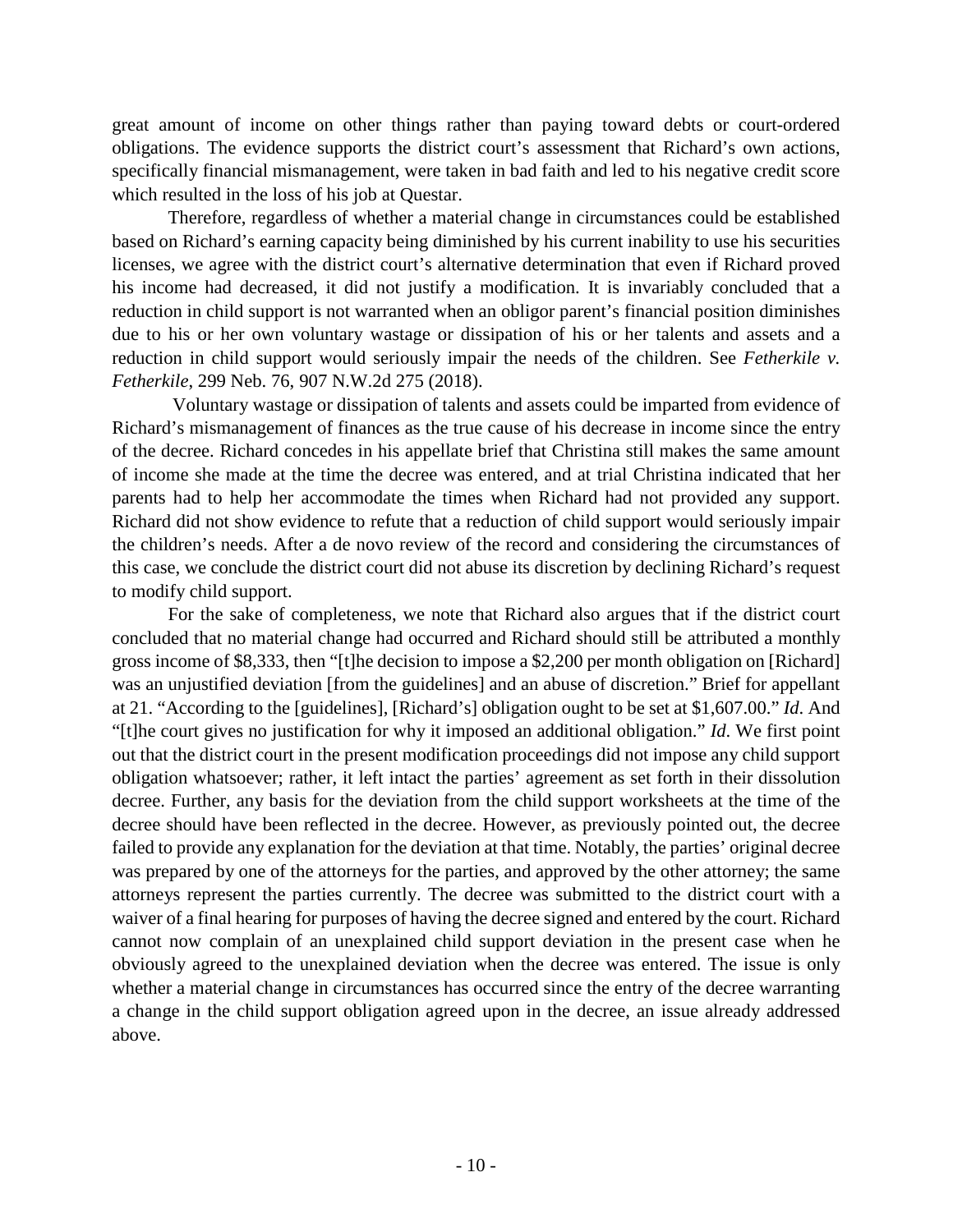#### ALIMONY

Richard was ordered to pay alimony of \$400 per month for 60 months. On appeal, he argues that the district court erred when it did not find good cause for a reduction or termination of that obligation when his income decreased from 2016 to 2017.

Pursuant to Neb. Rev. Stat. § 42-365 (Reissue 2016), alimony orders may be modified or revoked for good cause shown. See *Metcalf v. Metcalf*, 278 Neb. 258, 769 N.W.2d 386 (2009). Good cause means a material and substantial change in circumstances and depends upon the circumstances of each case. *Metcalf v. Metcalf, supra*. Good cause is demonstrated by a material change in circumstances, but any changes in circumstances which were within the contemplation of the parties at the time of the decree, or that were accomplished by the mere passage of time, do not justify a change or modification of an alimony order. *Id.* The moving party has the burden of demonstrating a material and substantial change in circumstances which would justify the modification of an alimony award. *Id.* To determine whether there has been a material and substantial change in circumstances warranting modification of a divorce decree, a trial court should compare the financial circumstances of the parties at the time of the divorce decree with their circumstances at the time the modification at issue was sought. See *id.* See, also, *Pope v. Pope*, 251 Neb. 773, 559 N.W.2d 192 (1997) (material change of circumstances required to justify modifications of child support are analogous to good cause requirement necessary to modify alimony).

A consent decree is usually treated as an agreement between the parties; it is accorded greater force than ordinary judgments and ordinarily will not be modified over objection of one of the parties. See *Desjardins v. Desjardins*, 239 Neb. 878, 479 N.W.2d 451 (1992). As the district court noted, Richard agreed to the alimony award under the original decree of dissolution. Christina objects to the proposed change in alimony.

We previously concluded that while Richard's financial position has changed, it was due to his own fault by his voluntary wastage and dissipation of his talents and assets. Thus, any decrease in his income cannot be attributed to good cause. See *Pope v. Pope, supra* (petition to modify or terminate alimony will be denied if change in financial condition is due to fault or voluntary wastage or dissipation of one's talents and assets). Whether Christina's income substantially increased is not in dispute. Given the foregoing, a reduction or termination of Richard's alimony obligation was not warranted. The district court did not abuse its discretion in concluding the same.

#### ATTORNEY FEES

Richard asserts that the district court awarded attorney fees to Christina without considering "the results obtained, the services performed, or the length of time required to prepare and present the case." Brief for appellant at 22. He alleges that the district court made no finding that his suit was frivolously filed and did not award fees on the basis that Christina was the prevailing party. He claims that the award of attorney fees in this case "broke from the custom" of awarding those fees. *Id*.

Attorney fees and expenses may be recovered only where provided for by statute or when a recognized and accepted uniform course of procedure has been to allow recovery of attorney